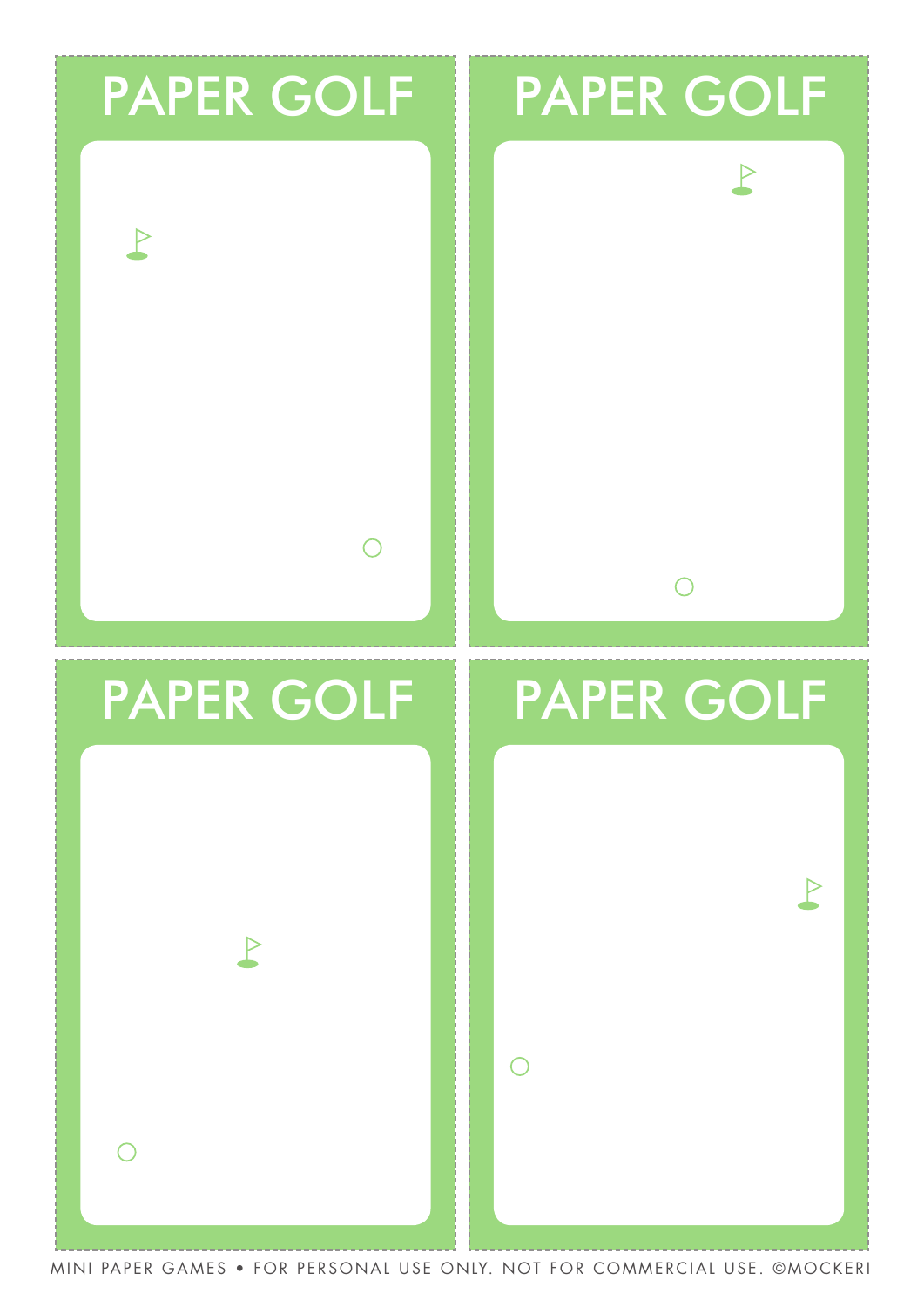### **BOXES**

|           |                                  |                                 | <b>.</b>                                                                                                                                                                 |  |
|-----------|----------------------------------|---------------------------------|--------------------------------------------------------------------------------------------------------------------------------------------------------------------------|--|
|           |                                  |                                 | <b>.</b>                                                                                                                                                                 |  |
|           |                                  |                                 | <b>.</b>                                                                                                                                                                 |  |
|           |                                  |                                 | <b>.</b>                                                                                                                                                                 |  |
|           |                                  |                                 | <b>.</b>                                                                                                                                                                 |  |
| $\bullet$ | $\bullet$ . The set of $\bullet$ |                                 | $\begin{array}{cccccccccccccc} \bullet & \bullet & \bullet & \bullet & \bullet & \bullet & \bullet & \bullet & \bullet \end{array}$                                      |  |
|           |                                  |                                 | <b>.</b>                                                                                                                                                                 |  |
|           |                                  |                                 | <b>.</b>                                                                                                                                                                 |  |
| $\bullet$ | $\bullet$                        | $\bullet \qquad \bullet \qquad$ | $\begin{array}{cccccccccccccc} \bullet & \bullet & \bullet & \bullet & \bullet & \bullet \end{array}$                                                                    |  |
|           |                                  |                                 | $\begin{array}{ ccccccccccccccccccccccc }\hline \bullet & \bullet & \bullet & \bullet & \bullet & \bullet & \bullet & \bullet & \bullet & \bullet & \bullet \end{array}$ |  |

# **BOXES**

| $\bullet$ | $\bullet$ | $\bullet$                        |                                                        |           | $\begin{bmatrix} 0 & 0 & 0 & 0 & 0 \end{bmatrix}$                                                                                                 |                         |                     |
|-----------|-----------|----------------------------------|--------------------------------------------------------|-----------|---------------------------------------------------------------------------------------------------------------------------------------------------|-------------------------|---------------------|
| $\bullet$ | $\bullet$ | $\bullet$                        |                                                        |           |                                                                                                                                                   | $\bullet \quad \bullet$ |                     |
| $\bullet$ | $\bullet$ |                                  |                                                        |           | $\bullet\qquad\bullet\qquad\bullet\qquad\bullet\qquad\bullet$                                                                                     |                         | $\bullet$ $\bullet$ |
| $\bullet$ | $\bullet$ |                                  | $\bullet \qquad \bullet \qquad \bullet$                |           | $\bullet \qquad \bullet \qquad \bullet$                                                                                                           | $\bullet$               | $\bullet$           |
| $\bullet$ | $\bullet$ |                                  | $\bullet \qquad \bullet \qquad$                        | $\bullet$ | $\bullet$                                                                                                                                         | $\bullet$               | $\bullet$           |
| $\bullet$ | $\bullet$ |                                  | $\bullet \qquad \bullet \qquad \bullet$                |           | $\bullet \qquad \bullet \qquad$                                                                                                                   |                         | $\bullet$ $\bullet$ |
| $\bullet$ | $\bullet$ |                                  | $\bullet \qquad \bullet \qquad \bullet \qquad \bullet$ |           | $\bullet$                                                                                                                                         |                         | $\bullet$ $\bullet$ |
| $\bullet$ | $\bullet$ | $\bullet$                        | $\bullet$                                              | $\bullet$ | $\bullet$                                                                                                                                         | $\bullet$               | $\bullet$           |
| $\bullet$ | $\bullet$ | $\bullet$ . The set of $\bullet$ | $\bullet$                                              |           | $\bullet \qquad \bullet \qquad \bullet$                                                                                                           | $\bullet$               | $\bullet$           |
| $\bullet$ |           |                                  |                                                        |           | $\begin{array}{cccccccccccccccccc} \bullet & \bullet & \bullet & \bullet & \bullet & \bullet & \bullet & \bullet & \bullet & \bullet \end{array}$ |                         |                     |

 $\bullet$ 

 $\bullet$ 

 $\bullet$ 

 $\bullet$ 

 $\bullet$ 

 $\bullet$ 

٠

 $\bullet$ 

 $\bullet$ 

 $\bullet$ 

 $\bullet$ 

 $\bullet$ 

 $\bullet$ 

 $\bullet$ 

 $\bullet$ 

 $\bullet$ 

 $\bullet$ 

Ċ

| <b>BOXES</b> |  |  |  |  |  |  |           |  |  |  | <b>BOXES</b> |  |
|--------------|--|--|--|--|--|--|-----------|--|--|--|--------------|--|
|              |  |  |  |  |  |  |           |  |  |  |              |  |
|              |  |  |  |  |  |  |           |  |  |  |              |  |
|              |  |  |  |  |  |  |           |  |  |  |              |  |
|              |  |  |  |  |  |  | $\bullet$ |  |  |  |              |  |
|              |  |  |  |  |  |  | $\bullet$ |  |  |  |              |  |
|              |  |  |  |  |  |  |           |  |  |  |              |  |
|              |  |  |  |  |  |  |           |  |  |  |              |  |
|              |  |  |  |  |  |  | $\bullet$ |  |  |  |              |  |
|              |  |  |  |  |  |  | $\bullet$ |  |  |  |              |  |
|              |  |  |  |  |  |  | $\bullet$ |  |  |  |              |  |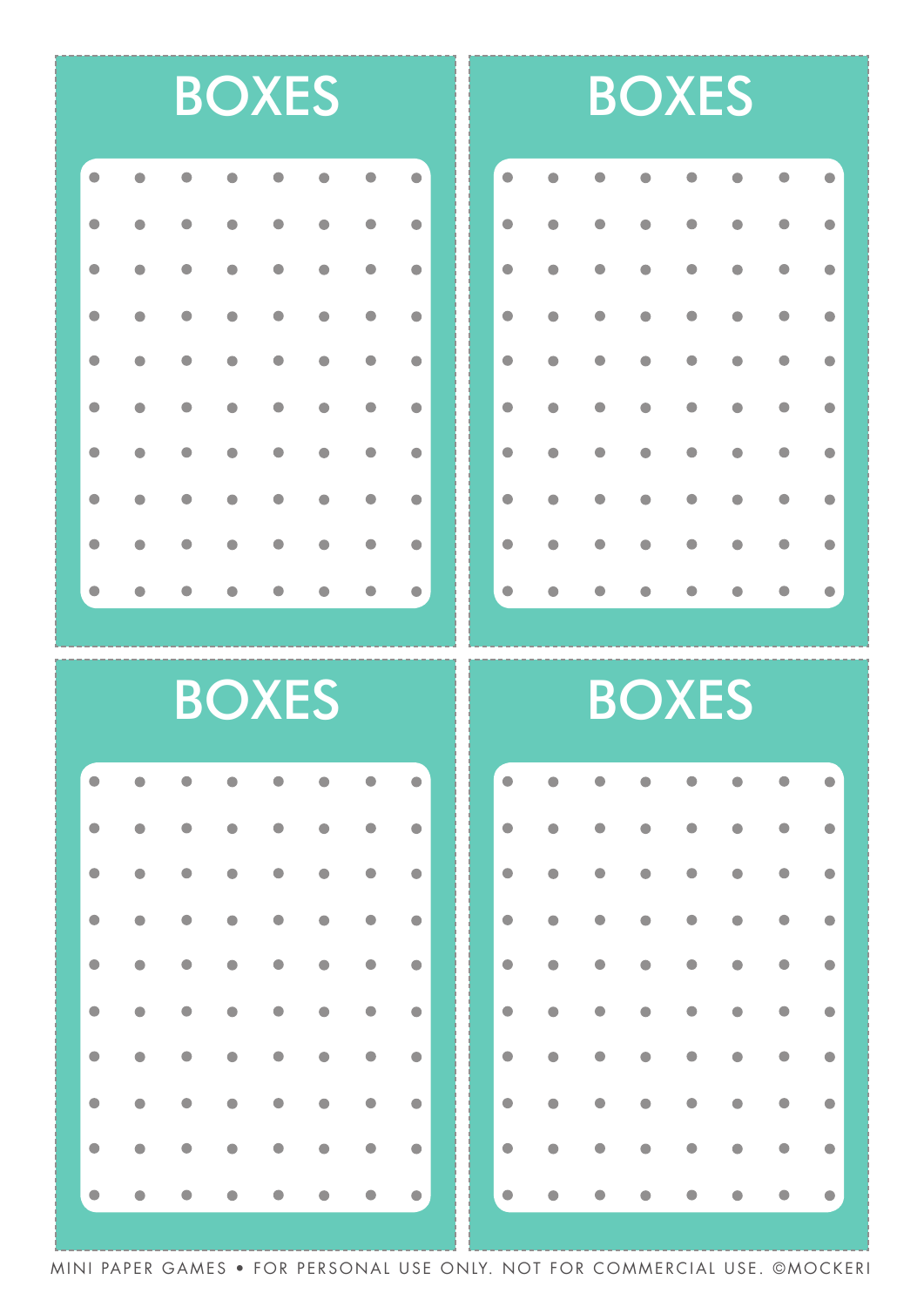## **TIC-TAC-TOE**

## **TIC-TAC-TOE**





#### **TIC-TAC-TOE**

## **TIC-TAC-TOE**

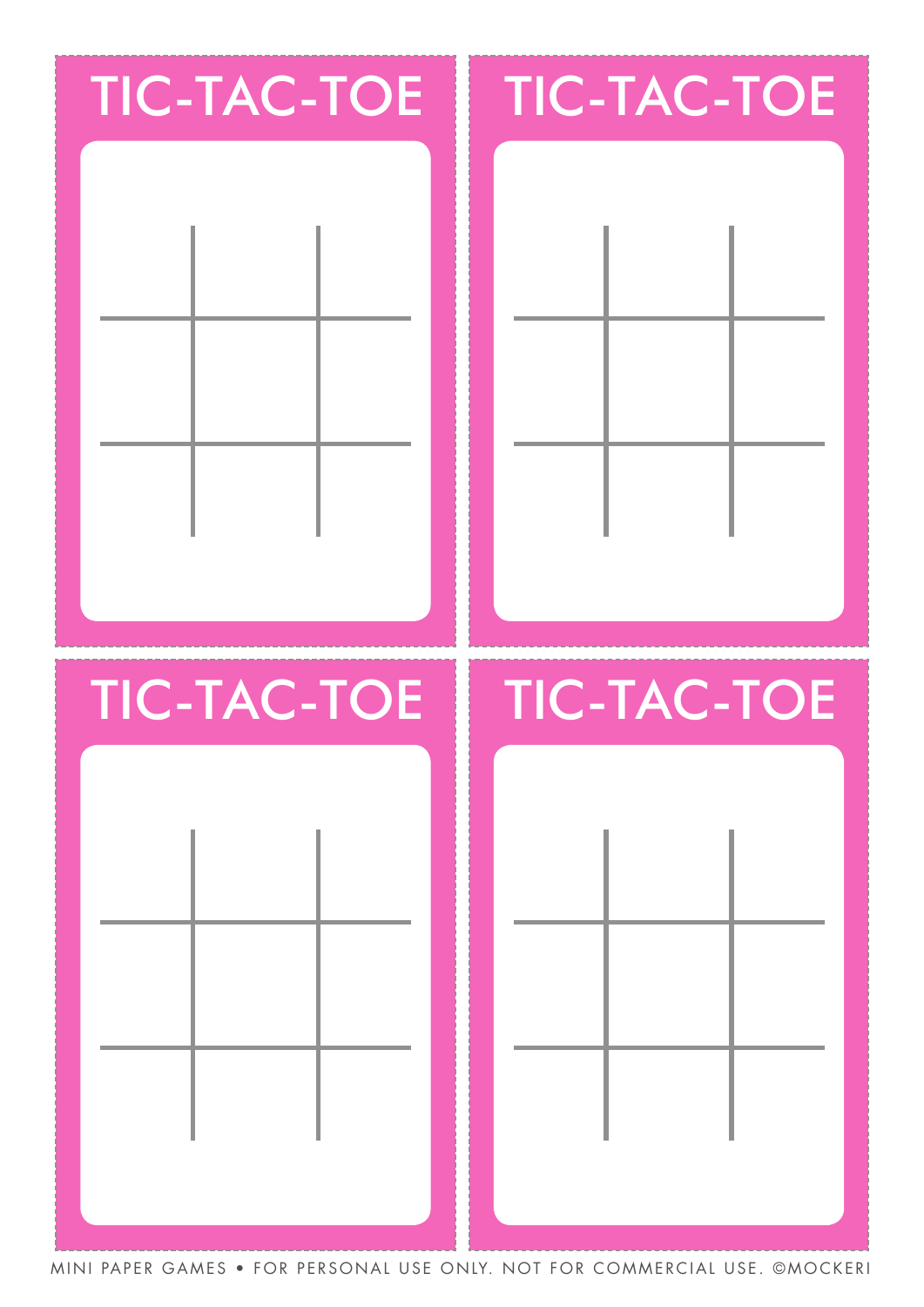#### **BATTLESHIP**

#### GAME ONE

- 1 carrier (5 squares)
- 1 battleships (4 squares)
- 2 destroyers (2 squares)
- 1 cruisers (3 squares)
- 1 submarine (3 squares)

|                         | 1 | $\overline{\mathbf{2}}$ | $\mathbf{3}$ | $\overline{\mathbf{4}}$ | 5 | $\boldsymbol{6}$ | $\overline{\mathbf{z}}$ | $\boldsymbol{8}$ | 9 |
|-------------------------|---|-------------------------|--------------|-------------------------|---|------------------|-------------------------|------------------|---|
| A                       |   |                         |              |                         |   |                  |                         |                  |   |
| B                       |   |                         |              |                         |   |                  |                         |                  |   |
| $\overline{\mathsf{c}}$ |   |                         |              |                         |   |                  |                         |                  |   |
| $\overline{\mathsf{D}}$ |   |                         |              |                         |   |                  |                         |                  |   |
| E                       |   |                         |              |                         |   |                  |                         |                  |   |
| F                       |   |                         |              |                         |   |                  |                         |                  |   |
| $\overline{G}$          |   |                         |              |                         |   |                  |                         |                  |   |
| $\overline{H}$          |   |                         |              |                         |   |                  |                         |                  |   |
| I                       |   |                         |              |                         |   |                  |                         |                  |   |
|                         |   |                         |              |                         |   |                  |                         |                  |   |

#### **BATTLESHIP**

#### GAME TWO

- 1 carrier (5 squares)
- 1 battleships (4 squares)
- 2 destroyers (2 squares)
	- 1 cruisers (3 squares)
- 1 submarine (3 squares)

|              | 1 | $\boldsymbol{2}$ | $\mathbf{3}$ | 4 | $\overline{\mathbf{5}}$ | $\boldsymbol{6}$ | $\overline{\mathbf{z}}$ | 8 | 9 |
|--------------|---|------------------|--------------|---|-------------------------|------------------|-------------------------|---|---|
| $\mathsf{A}$ |   |                  |              |   |                         |                  |                         |   |   |
| $\mathbf B$  |   |                  |              |   |                         |                  |                         |   |   |
| $\mathsf{C}$ |   |                  |              |   |                         |                  |                         |   |   |
| D            |   |                  |              |   |                         |                  |                         |   |   |
| E            |   |                  |              |   |                         |                  |                         |   |   |
| F            |   |                  |              |   |                         |                  |                         |   |   |
| G            |   |                  |              |   |                         |                  |                         |   |   |
| Ĥ            |   |                  |              |   |                         |                  |                         |   |   |
|              |   |                  |              |   |                         |                  |                         |   |   |
|              |   |                  |              |   |                         |                  |                         |   |   |

## **BATTLESHIP**

#### GAME ONE

- 1 carrier (5 squares)
- 1 battleships (4 squares)
- 2 destroyers (2 squares)
- 1 cruisers (3 squares)
- 1 submarine (3 squares)

|                         | 1 | $\overline{\mathbf{2}}$ | $\mathbf{3}$ | 4 | $\overline{\mathbf{5}}$ | $\boldsymbol{6}$ | $\overline{\mathbf{z}}$ | 8 | 9 |
|-------------------------|---|-------------------------|--------------|---|-------------------------|------------------|-------------------------|---|---|
| $\mathsf{A}$            |   |                         |              |   |                         |                  |                         |   |   |
| B                       |   |                         |              |   |                         |                  |                         |   |   |
| $\mathsf{C}$            |   |                         |              |   |                         |                  |                         |   |   |
| D                       |   |                         |              |   |                         |                  |                         |   |   |
| E                       |   |                         |              |   |                         |                  |                         |   |   |
| F                       |   |                         |              |   |                         |                  |                         |   |   |
| G                       |   |                         |              |   |                         |                  |                         |   |   |
| $\overline{\mathsf{H}}$ |   |                         |              |   |                         |                  |                         |   |   |
|                         |   |                         |              |   |                         |                  |                         |   |   |
|                         |   |                         |              |   |                         |                  |                         |   |   |

## **BATTLESHIP**

#### GAME TWO

- 1 carrier (5 squares)
- 1 battleships (4 squares)
- 2 destroyers (2 squares)
	- 1 cruisers (3 squares)
- 1 submarine (3 squares)

|                         | 1 | $\mathbf 2$ | $\mathbf{3}$ | 4 | 5 | $\boldsymbol{6}$ | $\overline{\mathbf{7}}$ | 8 | 9 |
|-------------------------|---|-------------|--------------|---|---|------------------|-------------------------|---|---|
| $\mathbf{A}$            |   |             |              |   |   |                  |                         |   |   |
| B                       |   |             |              |   |   |                  |                         |   |   |
| $\overline{\mathsf{c}}$ |   |             |              |   |   |                  |                         |   |   |
| D                       |   |             |              |   |   |                  |                         |   |   |
| E                       |   |             |              |   |   |                  |                         |   |   |
| F                       |   |             |              |   |   |                  |                         |   |   |
| G                       |   |             |              |   |   |                  |                         |   |   |
| $\overline{\mathsf{H}}$ |   |             |              |   |   |                  |                         |   |   |
|                         |   |             |              |   |   |                  |                         |   |   |